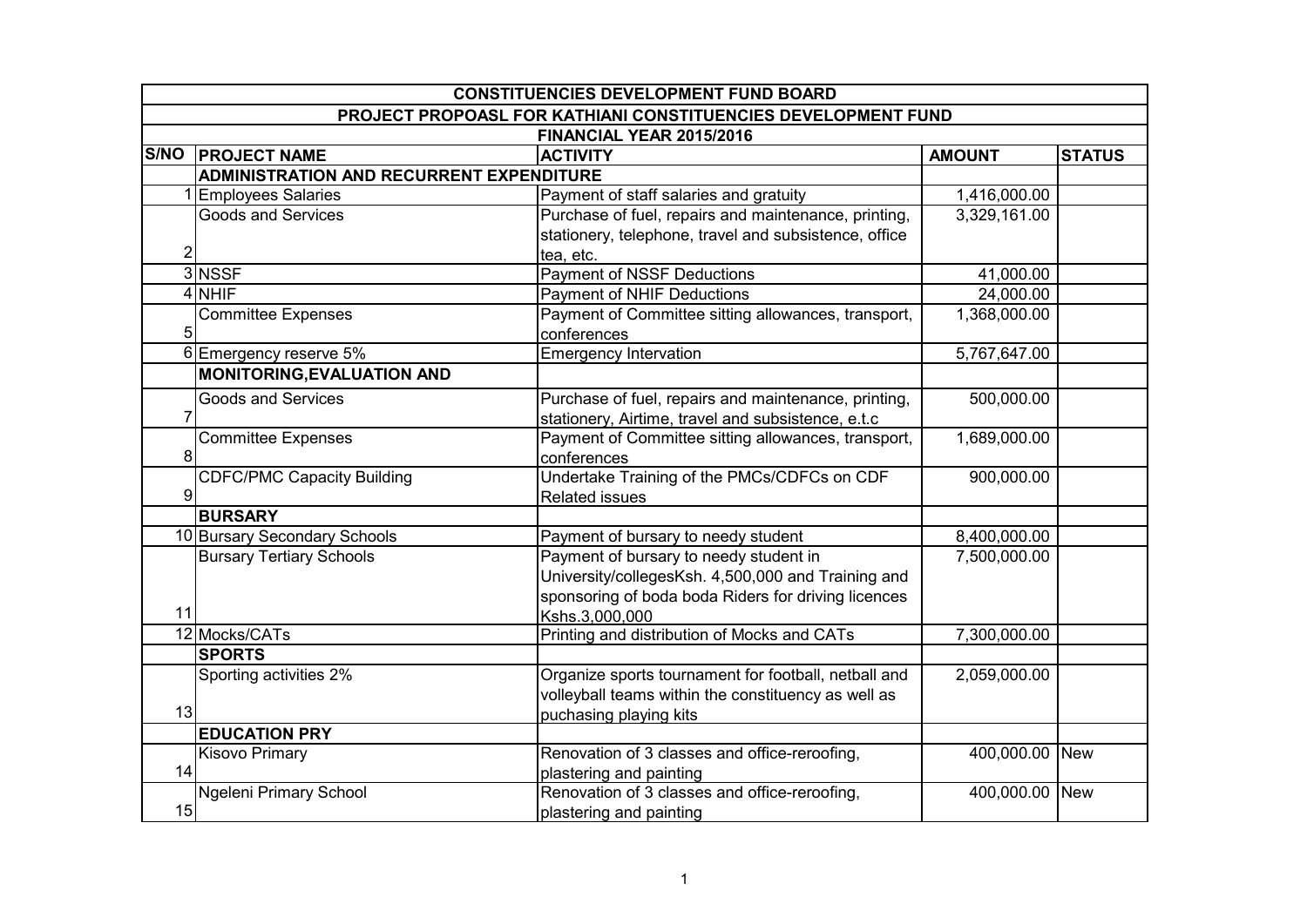| <b>CONSTITUENCIES DEVELOPMENT FUND BOARD</b> |                                                               |                                                                             |                |               |
|----------------------------------------------|---------------------------------------------------------------|-----------------------------------------------------------------------------|----------------|---------------|
|                                              | PROJECT PROPOASL FOR KATHIANI CONSTITUENCIES DEVELOPMENT FUND |                                                                             |                |               |
|                                              |                                                               | FINANCIAL YEAR 2015/2016                                                    |                |               |
|                                              | <b>S/NO PROJECT NAME</b>                                      | <b>ACTIVITY</b>                                                             | <b>AMOUNT</b>  | <b>STATUS</b> |
| 16                                           | Kathalani Primary School                                      | Renovation of 6 classes-reroofing, plastering and<br>painting               | 500,000.00 New |               |
| 17                                           | Mangaani Primary School                                       | Renovation of 6 classes-reroofing, plastering and<br>painting               | 500,000.00 New |               |
| 18                                           | Kituli Primary School                                         | Renovation of 3 classes and office-reroofing,<br>plastering and painting    | 400,000.00 New |               |
| 19                                           | Kaviani Primary School                                        | Renovation of 3 classes and office-reroofing,<br>plastering and painting    | 400,000.00 New |               |
|                                              | 20 Kalunga Primary School                                     | Office renovation-reroofing, plastering and painting                        | 300,000.00 New |               |
| 21                                           | Mithanga Primary School                                       | Renovation of 7 classes-reroofing, plastering and<br>painting               | 600,000.00 New |               |
| 22                                           | Kaliluni Primary School                                       | Renovation of 3 classes and office-reroofing,<br>plastering and painting    | 400,000.00 New |               |
| 23                                           | Kitengei Primary School                                       | Renovation of 3 classes and office-reroofing,<br>plastering and painting    | 400,000.00 New |               |
| 24                                           | Ikoleni Primary School                                        | Renovation of 3 classrooms and office-reroofing,<br>plastering and painting | 400,000.00 New |               |
|                                              | 25 Wandathe Primary School                                    | Construction of 1 classroom                                                 | 700,000.00 New |               |
| 26                                           | Kombu Primary School                                          | Renovation of 6 classes-reroofing, plastering and<br>painting               | 500,000.00 New |               |
| 27                                           | <b>Kituvu Primary School</b>                                  | Renovation of 7 classes-reroofing, plastering and<br>painting               | 800,000.00 New |               |
| 28                                           | Kithunguini Primary School                                    | Renovation of 3 classes and office-reroofing,<br>plastering and painting    | 400,000.00 New |               |
| 29                                           | Kituluni Primary School                                       | Renovation of 8 classes-reroofing, plastering and<br>painting               | 500,000.00 New |               |
| 30                                           | Makumbini Primary School                                      | Renovation of 3 classes and office-reroofing,<br>plastering and painting    | 400,000.00 New |               |
| 31                                           | Imilini Primary School                                        | Renovation of 6 classes-reroofing, plastering and<br>painting               | 500,000.00 New |               |
| 32                                           | Yanzonga Primary School                                       | Renovation of 6 classes-reroofing, plastering and<br>painting               | 500,000.00 New |               |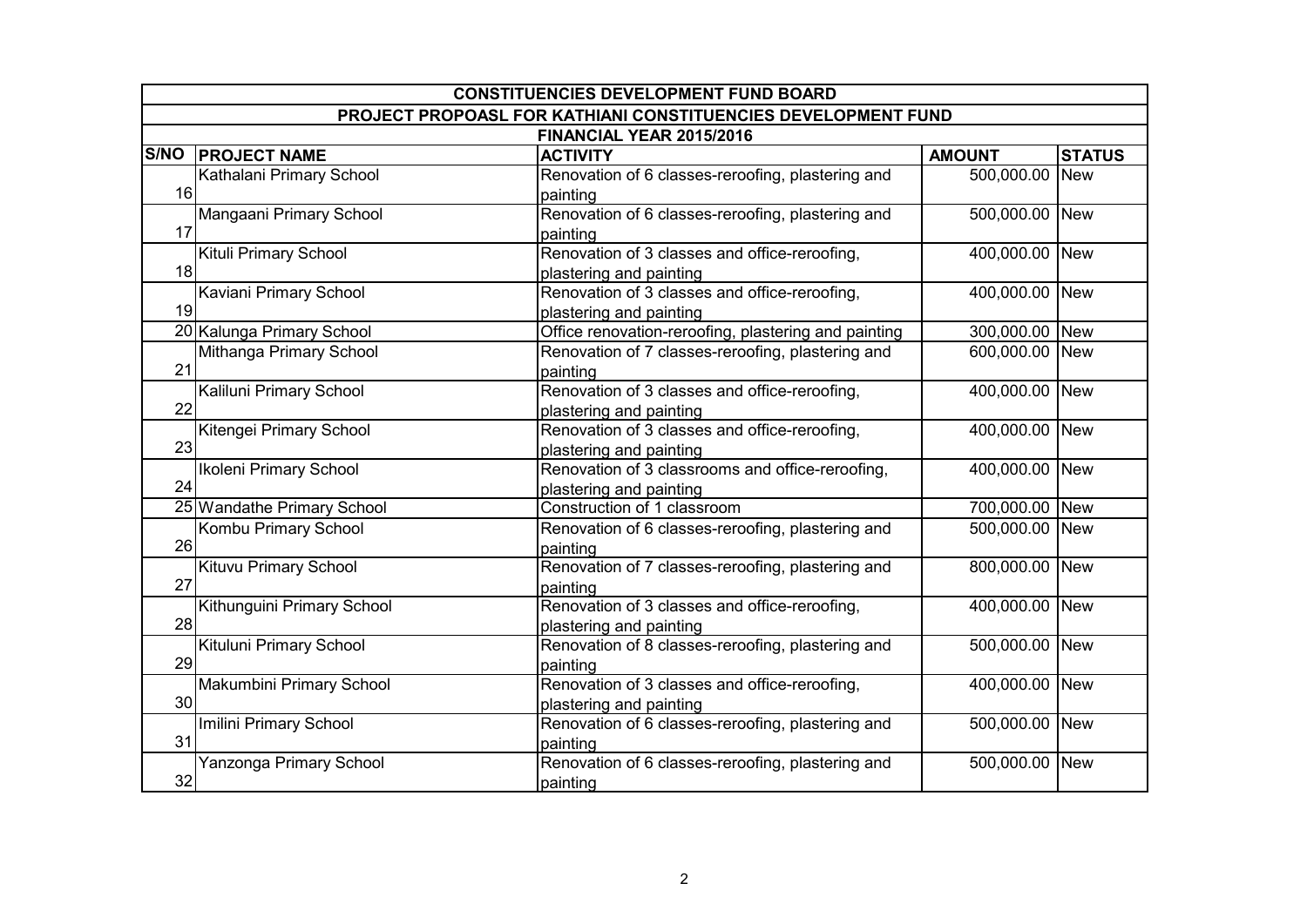| <b>CONSTITUENCIES DEVELOPMENT FUND BOARD</b> |                                                               |                                                                          |                |               |
|----------------------------------------------|---------------------------------------------------------------|--------------------------------------------------------------------------|----------------|---------------|
|                                              | PROJECT PROPOASL FOR KATHIANI CONSTITUENCIES DEVELOPMENT FUND |                                                                          |                |               |
|                                              |                                                               | FINANCIAL YEAR 2015/2016                                                 |                |               |
|                                              | <b>S/NO PROJECT NAME</b>                                      | <b>ACTIVITY</b>                                                          | <b>AMOUNT</b>  | <b>STATUS</b> |
| 33                                           | <b>Kauti Primary School</b>                                   | Renovation of 6 classes-reroofing, plastering and<br>painting            | 500,000.00     | <b>New</b>    |
|                                              | 34 Kasioni Primary School                                     | Construction of a classroom                                              | 700,000.00 New |               |
| 35                                           | Kalala Primary School                                         | Renovation of 3 classes and office-reroofing,<br>plastering and painting | 400,000.00     | <b>New</b>    |
| 36                                           | Mbuuni Primary School                                         | Renovation of 6 classes-reroofing, plastering and<br>painting            | 500,000.00     | <b>New</b>    |
|                                              | 37 General Mulinge Primary School                             | Fencing of school                                                        | 200,000.00     | <b>New</b>    |
| 38                                           | Kaani Lions Primary School                                    | Renovation of 6 classes-reroofing, plastering and<br>painting            | 500,000.00     | <b>New</b>    |
|                                              | 39 Wutini Primary School                                      | Construction of classroom                                                | 700,000.00     | <b>New</b>    |
| 40                                           | Kikunuani Primary School                                      | Renovation of 3 classes and office-reroofing,<br>plastering and painting | 400,000.00     | <b>New</b>    |
| 41                                           | Mutondoni Primary School                                      | Renovation of 3 classes and office-reroofing,<br>plastering and painting | 400,000.00     | <b>New</b>    |
| 42                                           | <b>Mbee Primary School</b>                                    | Renovation of 7 classes-reroofing, plastering and<br>painting            | 600,000.00     | <b>New</b>    |
| 43                                           | Kikata Primary School                                         | Renovation of 3 classes and office-reroofing,<br>plastering and painting | 400,000.00     | <b>New</b>    |
| 44                                           | Kwa Ngengi Primary School                                     | Renovation of 3 classes and office-reroofing,<br>plastering and painting | 400,000.00     | <b>New</b>    |
| 45                                           | Mukanyi Primary School                                        | Renovation of 3 classes and office-reroofing,<br>plastering and painting | 400,000.00     | <b>New</b>    |
| 46                                           | Kwa Nzimbi Primary School                                     | Renovation of 3 classes and office-reroofing,<br>plastering and painting | 400,000.00     | <b>New</b>    |
| 47                                           | Ngoleni Primary School                                        | Renovation of 3 classes and office-reroofing,<br>plastering and painting | 400,000.00     | <b>New</b>    |
| 48                                           | Misuuni Primary School                                        | Renovation of 3 classes and office-reroofing,<br>plastering and painting | 400,000.00     | <b>New</b>    |
| 49                                           | Mivandoni Primary School                                      | Renovation of 7 classes and office-reroofing,<br>plastering and painting | 600,000.00     | <b>New</b>    |
| 50                                           | Nthunguni Primary School                                      | Renovation of 3 classes and office-reroofing,<br>plastering and painting | 400,000.00     | <b>New</b>    |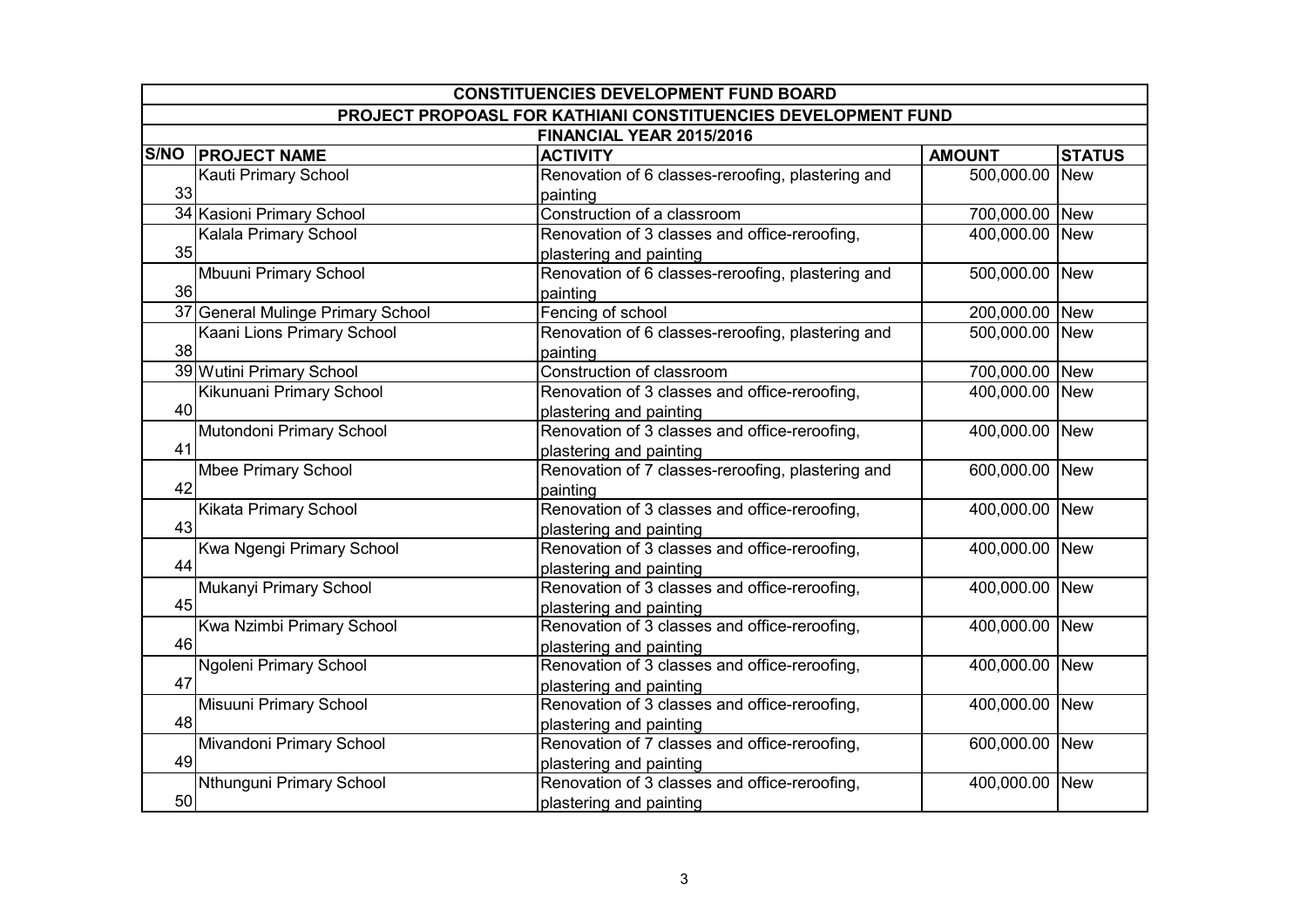| <b>CONSTITUENCIES DEVELOPMENT FUND BOARD</b> |                                                               |                                                   |                |               |
|----------------------------------------------|---------------------------------------------------------------|---------------------------------------------------|----------------|---------------|
|                                              | PROJECT PROPOASL FOR KATHIANI CONSTITUENCIES DEVELOPMENT FUND |                                                   |                |               |
|                                              |                                                               | FINANCIAL YEAR 2015/2016                          |                |               |
| <b>S/NO</b>                                  | <b>PROJECT NAME</b>                                           | <b>ACTIVITY</b>                                   | <b>AMOUNT</b>  | <b>STATUS</b> |
|                                              | <b>Isyukoni Primary School</b>                                | Renovation of 3 classes and office-reroofing,     | 400,000.00     | <b>New</b>    |
| 51                                           |                                                               | plastering and painting                           |                |               |
|                                              | Maanzoni Primary School                                       | Renovation of 3 classes and office-reroofing,     | 400,000.00 New |               |
| 52                                           |                                                               | plastering and painting                           |                |               |
|                                              | Mitaboni Primary School                                       | Renovation of 8 classes and office-reroofing,     | 900,000.00 New |               |
| 53                                           |                                                               | plastering and painting                           |                |               |
|                                              | Mwanga Primary School                                         | Renovation of 8 classes-reroofing, plastering and | 700,000.00 New |               |
| 54                                           |                                                               | painting                                          |                |               |
|                                              | Komarock Primary school                                       | Renovation of 4 classes and office-reroofing,     | 500,000.00 New |               |
| 55                                           |                                                               | plastering and painting                           |                |               |
|                                              | 56 Miumbuni Primary School                                    | Fencing of school                                 | 200,000.00 New |               |
|                                              | 57 Kwale Primary School                                       | Construction of new classroom                     | 800,000.00 New |               |
|                                              | <b>Thinu Primary School</b>                                   | Renovation of 4 classes-reroofing, plastering and | 300,000.00 New |               |
| 58                                           |                                                               | painting                                          |                |               |
|                                              | Kalambya Primary School                                       | Renovation of 6 classes-reroofing, plastering and | 500,000.00 New |               |
| 59                                           |                                                               | painting                                          |                |               |
|                                              | Kwa Muunda Primary School                                     | Renovation of 6 classes-reroofing, plastering and | 500,000.00 New |               |
| 60                                           |                                                               | painting                                          |                |               |
|                                              | Kasovya Primary School                                        | Renovation of 6 classes-reroofing, plastering and | 500,000.00 New |               |
| 61                                           |                                                               | painting                                          |                |               |
|                                              | Kisekini Primary School                                       | Renovation of 6 classes-reroofing, plastering and | 500,000.00 New |               |
| 62                                           |                                                               | painting                                          |                |               |
|                                              | <b>Ngiini Primary School</b>                                  | Renovation of 6 classes-reroofing, plastering and | 500,000.00 New |               |
| 63                                           |                                                               | painting                                          |                |               |
|                                              | Kingongoi Primary School                                      | Renovation of 6 classes-reroofing, plastering and | 500,000.00 New |               |
| 64                                           |                                                               | painting                                          |                |               |
|                                              | <b>Kavete Primary School</b>                                  | Renovation of 8 classes and office-reroofing,     | 900,000.00 New |               |
| 65                                           |                                                               | plastering and painting                           |                |               |
|                                              | Kitulu Primary School                                         | Renovation of 6 classes-reroofing, plastering and | 500,000.00 New |               |
| 66                                           |                                                               | painting                                          |                |               |
|                                              | Mathunya Primary School                                       | Renovation of 3 classes and office-reroofing,     | 400,000.00 New |               |
| 67                                           |                                                               | plastering and painting                           |                |               |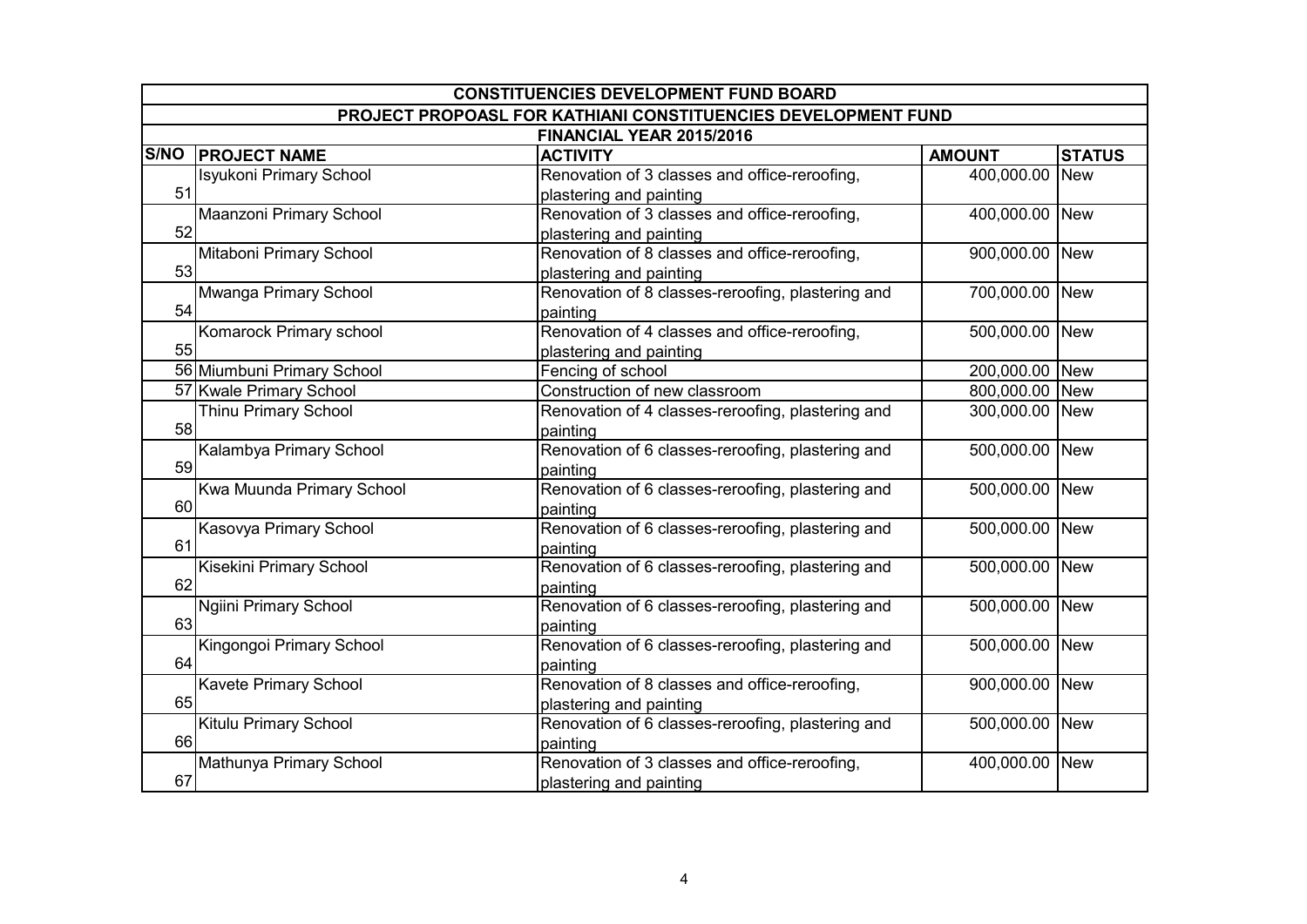| <b>CONSTITUENCIES DEVELOPMENT FUND BOARD</b>                  |                                          |                                                      |                       |               |
|---------------------------------------------------------------|------------------------------------------|------------------------------------------------------|-----------------------|---------------|
| PROJECT PROPOASL FOR KATHIANI CONSTITUENCIES DEVELOPMENT FUND |                                          |                                                      |                       |               |
| FINANCIAL YEAR 2015/2016                                      |                                          |                                                      |                       |               |
|                                                               | <b>S/NO PROJECT NAME</b>                 | <b>ACTIVITY</b>                                      | <b>AMOUNT</b>         | <b>STATUS</b> |
|                                                               | Kalikya Primary School                   | Renovation of 3 classes and office-reroofing,        | 400,000.00 New        |               |
| 68                                                            |                                          | plastering and painting                              |                       |               |
|                                                               | 69 Kisovo Primary School toilets         | Construction of 6 door toilets                       | 450,000.00 New        |               |
|                                                               | 70 Kalunga Primary School                | Construction of 6 door toilets                       | 450,000.00 New        |               |
|                                                               | 71 Ngeleni Primary School                | Construction of 6 door toilets                       | 450,000.00 New        |               |
|                                                               | 72 Nzakoni Primary School                | Construction of 6 door toilets                       | 450,000.00 New        |               |
|                                                               | 73 Mangaani Primary School               | Construction of 6 door toilets                       | 450,000.00 New        |               |
|                                                               | 74 Iveti Primary School                  | Construction of 6 door toilets                       | 450,000.00 New        |               |
|                                                               | 75 Ithaene Primary School                | Construction of 6 door toilets                       | 450,000.00 New        |               |
|                                                               | 76 Makumbini Primary School              | Construction of 6 door toilets                       | 450,000.00 New        |               |
|                                                               | 77 Lumbwa Primary School                 | Construction of 6 door toilets                       | 450,000.00 New        |               |
|                                                               | 78 Misuuni Primary School                | Construction of 6 door toilets                       | 450,000.00 New        |               |
|                                                               | 79 Isyukoni Primary School               | Construction of 6 door toilets                       | 450,000.00 New        |               |
|                                                               | 80 Nthunguni Primary School              | Construction of 6 door toilets                       | 450,000.00 New        |               |
|                                                               | 81 Ngiini Primary School                 | Construction of 6 door toilets                       | 450,000.00 New        |               |
|                                                               | 82 Kingongoi Primary School              | Construction of 6 door toilets                       | 450,000.00 New        |               |
|                                                               | 83 Kitulu Primary School                 | Construction of 6 door toilets                       | 450,000.00 New        |               |
|                                                               | 84 Kisekini Primary School               | Construction of 6 door toilets                       | 450,000.00 New        |               |
|                                                               | 85 Komarock Primary School               | Construction of 6 door toilets                       | 450,000.00 New        |               |
|                                                               | 86 Kyamwee Primary School                | Construction of 6 door toilets                       | 450,000.00 New        |               |
|                                                               | 87 Kaani Lions Primary School            | Construction of 6 door toilets                       | 450,000.00 New        |               |
|                                                               | 88 Katulya Primary                       | Construction of 6 door toilets                       | 450,000.00 New        |               |
|                                                               | 89 Mathunya Primary School               | Construction of 6 door toilets                       | 450,000.00 New        |               |
|                                                               | 90 Kikata Primary School                 | Construction of 6 door toilets                       | 450,000.00 New        |               |
|                                                               | Katitu Nursary School                    | Construction of classroom and office                 | 900,000.00 New        |               |
| 91                                                            |                                          |                                                      |                       |               |
|                                                               | 92 Miumbuni AIC Primary                  | Construction of classroom and fencing                | 1,000,000.00 New      |               |
|                                                               | <b>SECONDARY SCH'S</b>                   |                                                      |                       |               |
|                                                               | 93 Kaewa Secondary School                | Dormitory Construction-roofing, plastering and       | 2,300,000.00 On-going |               |
|                                                               | 94 Kikombi Secondary School              | Construction of D/H-roofing, plastering and painting | 2,200,000.00 On-going |               |
|                                                               | 95 Kwa Ngengi Secondary                  | Laboratory construction-roofing, plastering and      | 600,000.00 On-going   |               |
|                                                               | 96 St. Benedicts Kituli Secondary School | Construction of laboratory                           | 900,000.00 New        |               |